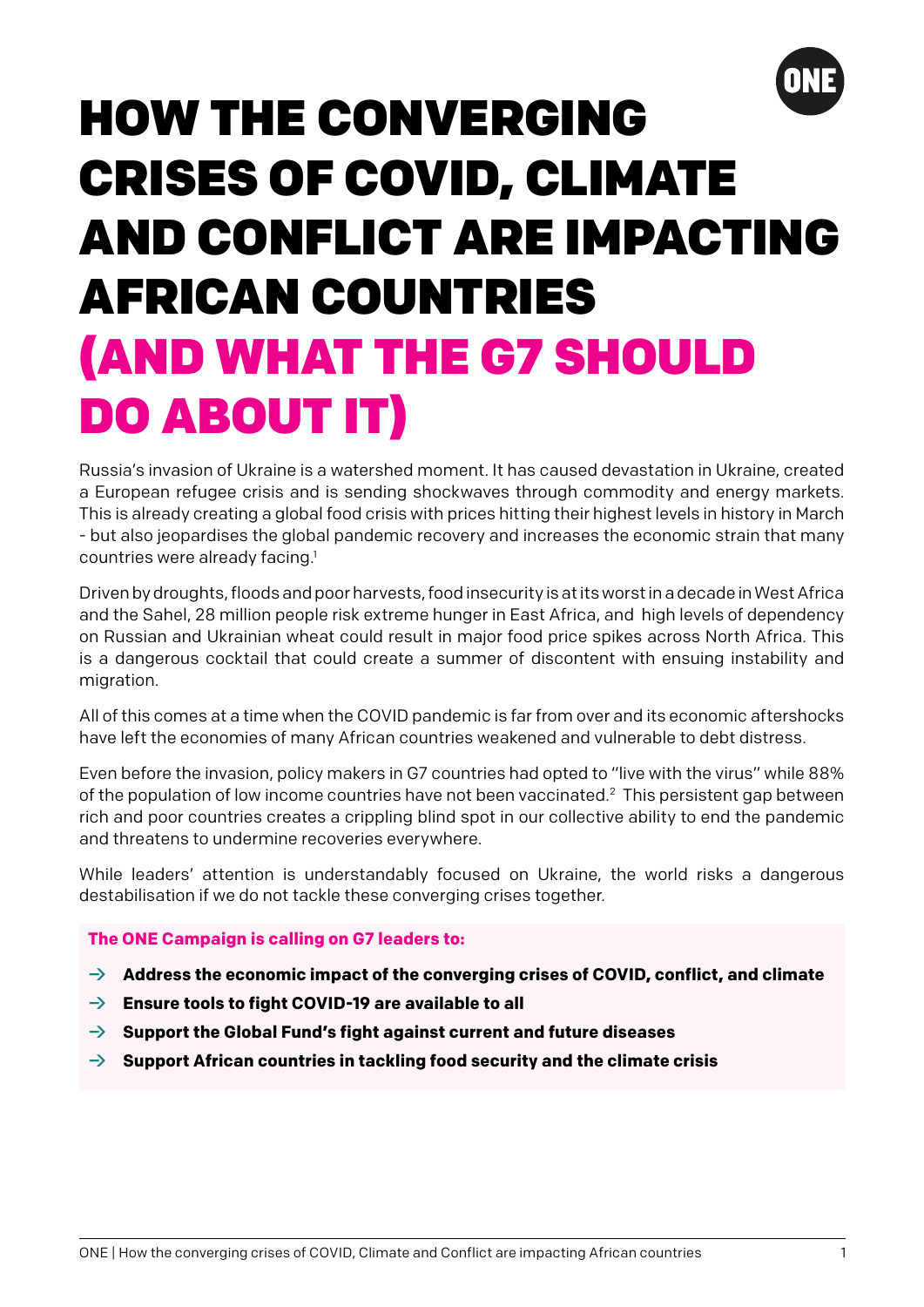## **Key Facts**

- $\rightarrow$  1: year of global economic output could be lost to Covid-19 between 2020-2030.<sup>3</sup>
- $\rightarrow$  97 million: The additional number of people in extreme poverty in 2020 as a result of COVID-19.4
- $\rightarrow$  40 million: The additional number of people that could be pushed into extreme poverty in the wake of Russia's invasion of Ukraine.<sup>5</sup>
- $\rightarrow$  **38:** The number of low-income countries in or at risk of debt distress.<sup>6</sup>
- $\rightarrow$  882.7 million: The number of people who did not have enough food in April 2022. 38% of them live in Africa.<sup>7</sup>
- $\rightarrow$  12%: The predicted drop in African countries' GDP as a result of climate change by 2030.8
- $\rightarrow$  5%: Predicted GDP growth in low-income countries' in 2021 if they had been able to access vaccines at the same rates as high-income countries.<sup>9</sup>

## **A litany of broken promises**

Since the last G7 Leaders' Summit in June, despite bold words and ambitious commitments on vaccines and economic support for vulnerable countries, more promises have been broken than kept. They failed to commit the \$100 billion requested by African Leaders to replenish the World Bank's International Development Association, failed to deliver the \$100bn in climate finance promised in 2009 and have yet to meet the promised channelling of \$100 billion in Special Drawing Rights - an IMF reserve asset that helps stabilise economies during crisis.

The monopolising of COVID-19 vaccines and meagre debt relief during the pandemic has created a major trust deficit among African leaders. Some of them no longer see Western countries as reliable partners, especially now that they have to deal, not only with the consequences of the pandemic, but also the knock-on effects of the war in Ukraine.

This dynamic has played out in recent UN votes condemning Russia's actions in Ukraine. African countries comprised half of the abstentions in these votes - and while some Western countries have expressed disappointment - they fail to recognise that vulnerable countries facing economic, health and food security crises cannot afford the luxury of taking sides - not least with partners who are unreliable.

But it's not all bad news. The African response to the pandemic is not one of passivity - the health measures taken in many African countries have been exemplary, the actions of the Africa Centre for Disease Control, Afreximbank, the UN Economic Commission for Africa and the African Union have shown a level of solidarity and ambition not seen in other regions. Now African leaders are focused on structural shifts that will deliver for Africa's youth, placing the continent at the decision making table in global governance fora.

**The question facing G7 leaders is this:** *As African countries seek to move forward as an equal partner on the global stage, will the G7 put itself at the heart of that partnership or prove itself unreliable and increasingly irrelevant to the world's youngest continent?*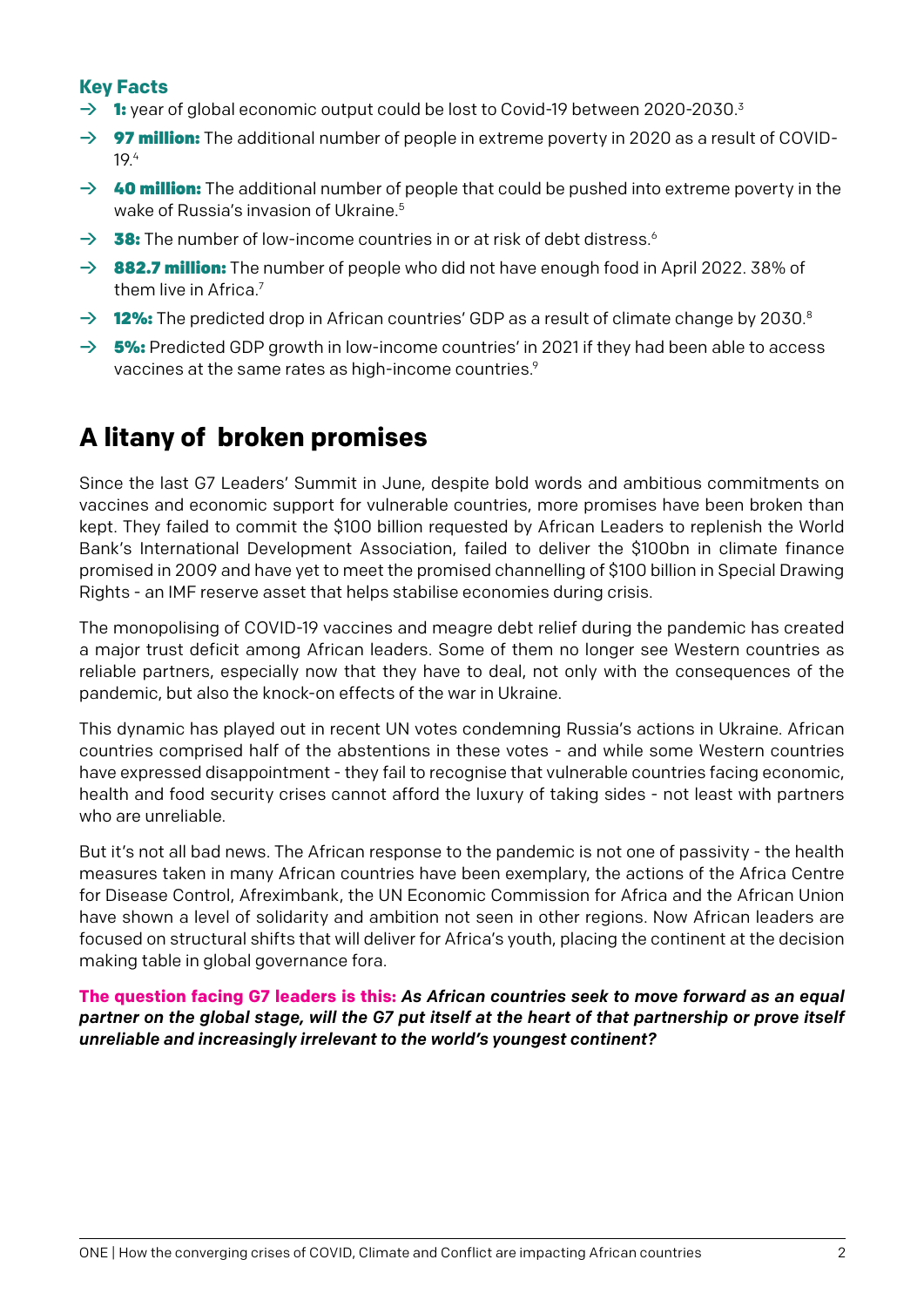# **Are the G7 meeting their promises to Africa?**

#### **Economic response**

The answer, sadly, is a resounding no. Action has not met promises on either the health or economic response to the pandemic. This is not exhaustive - there are many other promises the G7 has made - but you can read more detail about the pandemic related promises below.

| <b>What did African leaders say</b><br>they needed?                                                                                                                                                                                                                                 | <b>What did the G7 promise?</b>                                                                                                      | <b>What did the G7 deliver?</b>                                                                                                                                                                                |
|-------------------------------------------------------------------------------------------------------------------------------------------------------------------------------------------------------------------------------------------------------------------------------------|--------------------------------------------------------------------------------------------------------------------------------------|----------------------------------------------------------------------------------------------------------------------------------------------------------------------------------------------------------------|
| <b>IMF Economic Support</b><br>At least \$100 billion in IMF<br>Special Drawing Rights to<br>support the economic recovery                                                                                                                                                          | \$100 billion in recycled SDRs<br>Promised originally in June 2021<br>as a 'global ambition'                                         | \$37 bn committed (yet to be<br>delivered)<br>China has committed more than<br>any G7 country                                                                                                                  |
| <b>Support to averting a debt</b><br>crisis<br>\$44bn in debt relief in 2020, the<br>expansion of liquidity support<br>(DSSI expansion) for middle<br>income countries and to take<br>private creditors into account<br>when addressing Africa's debt<br>and future financing needs | The creation of two debt<br>initiatives:<br>The Debt Service Suspension<br>Initiative<br>The Common Framework for<br>Debt Treatments | In 2020, \$1.35 billion in debt<br>service was suspended by G7<br>countries<br>3.2% of the total \$42 billion owed<br>in 2020<br>No expansion to middle income<br>countries<br>No private sector participation |

|  | <b>Health response</b> |
|--|------------------------|
|--|------------------------|

| <b>What did African leaders say</b><br>they needed?                                                                 | <b>What did the G7 promise?</b>                                                                                              | <b>What did the G7 deliver?</b>                                                                                                  |
|---------------------------------------------------------------------------------------------------------------------|------------------------------------------------------------------------------------------------------------------------------|----------------------------------------------------------------------------------------------------------------------------------|
| <b>Financing for the global</b><br>pandemic health response,<br>including vaccines, treatments,<br>and diagnostics. | 2021 ACT-A Financing: G7<br>countries total ask of \$18.9bn<br>2022 Fair Shares (ACT-A+20%                                   | G7 contributed 70%, or US\$13.1bn,<br>of its 2021<br>financing ask                                                               |
|                                                                                                                     | buffer+delivery cost): G7 ask of<br>\$24.7bn                                                                                 | Only Germany and Canada met this<br>ask.                                                                                         |
|                                                                                                                     |                                                                                                                              | G7 contributed 13% of its 2022<br>financing ask to date                                                                          |
|                                                                                                                     |                                                                                                                              | Only Germany, Canada, and Japan<br>have made commitments towards<br>this ask.                                                    |
| <b>Support for domestic</b><br>manufacturing of vaccines,<br>tests and medicines                                    | <b>Pharma companies in G7</b><br>countries made deals with<br>African manufacturers (for<br>100-400 million doses annually), | <b>Most manufacturing sites</b><br>have not started production<br>(Aspen J&J in South Africa<br>used existing capacity to export |
| Support African Union goal to<br>produce 60% of vaccines in Africa<br>by 2040 through                               | anticipated to start production<br>throughout 2022.                                                                          | vaccines to Europe but switched<br>to serve Africa after widespread<br>criticism).                                               |
| (a) manufacturing initiatives,                                                                                      | The EU and AU agreed to find a<br>compromise on TRIPS by spring.                                                             | A compromise deal on the                                                                                                         |
| (b) endorsing a temporary TRIPS<br>waiver at the WTO, and                                                           | G7 countries agreed to support<br>and invest into the WHO Tech<br>Transfer hub.                                              | TRIPS waiver has been proposed<br>(but excludes testing and<br>therapeutics).                                                    |
| (c) supporting technology transfer.                                                                                 |                                                                                                                              | The EU fully funded the WHO<br>Tech Transfer hub for 2 years<br>$(E40m)$ .                                                       |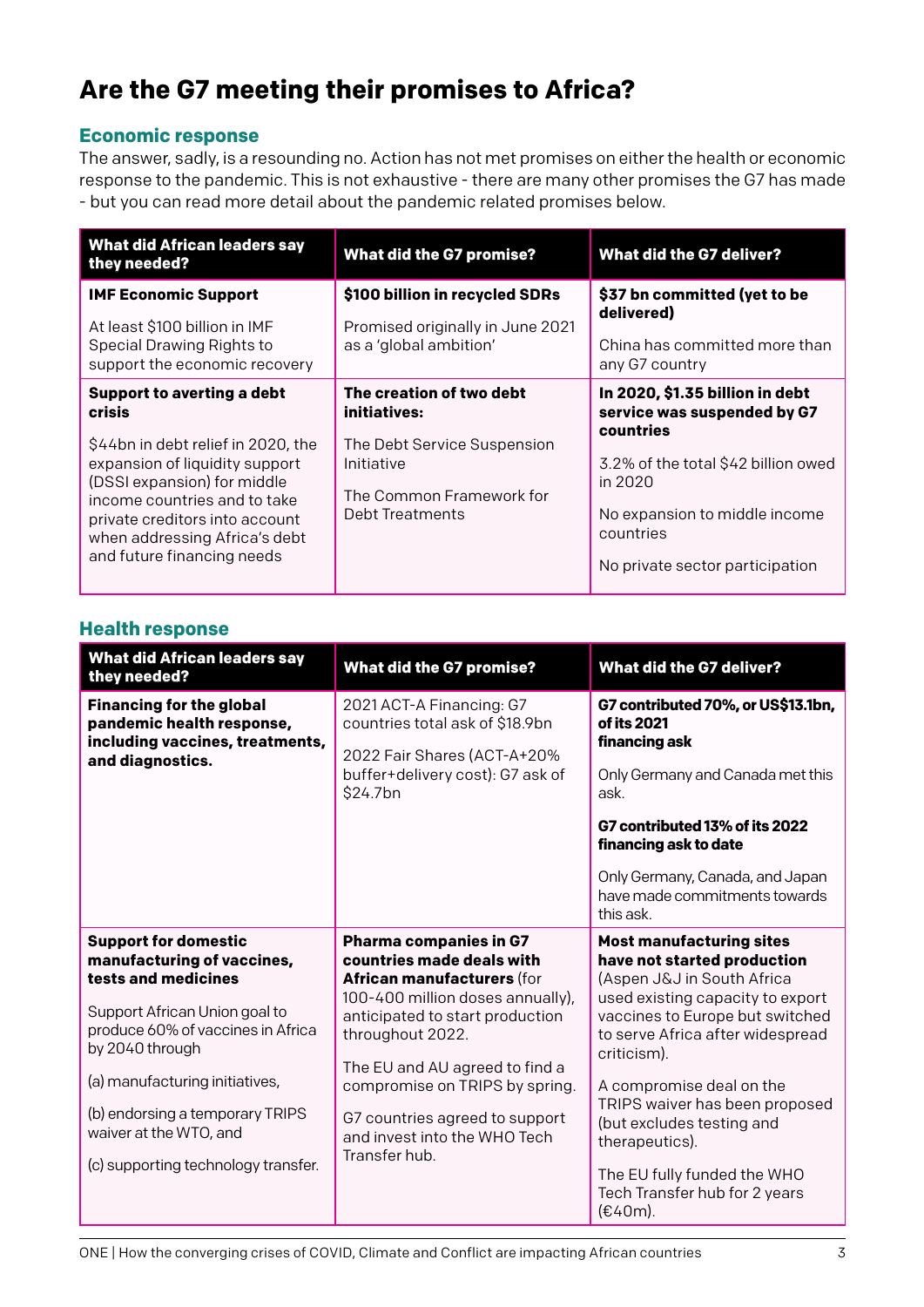# **A G7 Agenda to Match this Moment**

G7 leaders have the power and the technical tools at their disposal to avert the worst effects of the converging crises in vulnerable countries. Working in collaboration with G20 and other institutions such as the Clean Green Initiative, Build Back Better World and the EU's Global Gateway, the G7 should do four things:

#### **Recommendation one:**

#### **Address the economic impact of the converging crises of COVID, conflict, and climate**

African countries are bearing the brunt of this series of overlapping crises - despite having the least capacity and fiscal space to respond. Inequitable access to finance in the form of aid, debt and emergency liquidity are stifling recovery, compounded by the growing cost of climate disasters, with African countries already spending \$335 billion annually on climate disasters, equivalent to more than 5% of GDP.

The cost of debt is increasing, with expected interest rate increases further driving up that cost. Twenty-three countries in Africa are now bankrupt or at high risk of debt distress and Africa's debt remains at its highest level in over a decade, with \$64 billion in payments due in 2022 alone.<sup>10</sup> Servicing that debt is sucking up ever more of countries' budgets - leaving less to invest in other vital areas like health or education. In Nigeria for example, this year debt will consume 23% of the federal budget, more than health and education combined.<sup>11</sup> And yet the mechanisms in place to deal with this are all but failing.

In 2019, African governments spent \$43 billion on imports of food.<sup>12</sup> With skyrocketing prices in the wake of Russia's invasion of Ukraine, a comprehensive economic package for African countries is more urgent than ever to avoid debt defaults and widespread hunger across the continent. Meanwhile the costs associated with Europe's refugee crisis could put pressure on existing aid budgets earmarked for Africa and pandemic response - protecting existing ODA budgets will be vital particularly for the most vulnerable countries.

Last year, the IMF's Board approved a general allocation of \$650 billion in Special Drawing Rights (SDR), a reserve asset designed to support countries at times of crisis. Because of IMF rules, most SDRs went to richer countries (\$33 billion or 5% went to African countries) G7 countries agreed to 'recycle'  $$100bn<sup>13</sup>$  of their  $$281$  billion<sup>14</sup> to support vulnerable countries but have only committed half of this.

Multilateral development banks (MDBs) such as the World Bank collectively hold some \$1.5 trillion in assets. Over the past 80 years, the World Bank has converted some twenty billion dollars in capital contributions from its members into one trillion in development financing.15 They should use the same tactic to maximise their existing resources to create over a trillion dollars in new financing.<sup>16</sup>

#### **Recommendations**

- $\rightarrow$  Urgently fulfil commitment to recycle at least \$100 billion in SDRs including pledging to the new IMF Resilience and Sustainability Trust and developing means for further recycling via multilateral development banks (MDBs).
- $\rightarrow$  Collectively champion a concrete action plan in the G20 and IMF to fix the Common Framework on Debt Treatment by publishing the envelope of eligible debt relief, setting a timeline, speeding up progress, supporting borrower coordination and debt standstill/ emergency liquidity on application.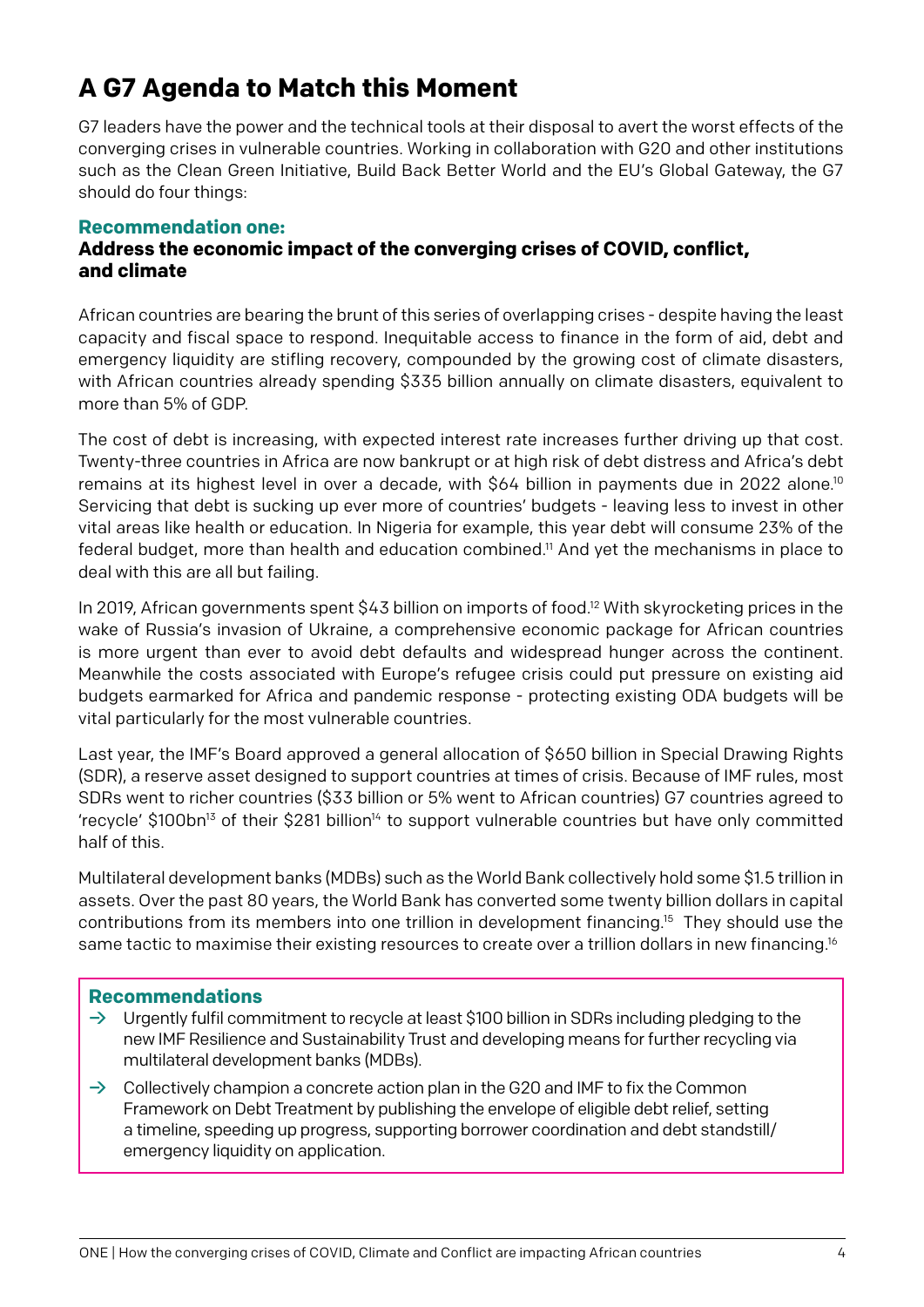#### **Recommendation Two: Ensure tools to fight COVID-19 are available to all**

We have the suite of tools needed to control COVID-19, reduce the risk of death and disruption to society: oral treatments and vaccines that are proven safe and effective, and accurate diagnostic tests.

But the rollout of these tools has been astoundingly unequal and the institutions that are fit-forpurpose to deliver these tools to low- and lower-middle income countries have been undermined and underfunded since the COVID-19 crisis began.

The Access to COVID-19 Tools Accelerator only received 56% of the funding it needed to deliver vaccines, treatment, and diagnostics in 2021. In 2022, at least \$24.8 billion is needed to ensure vaccines, treatments, and diagnostics are available to all to mitigate the ongoing threat of COVID-19; by the end of Q1 it had just received 10% of what's needed this year.

In an effort to decrease the region's dependence on global suppliers of vaccines and medicines, the African Union has set itself a target of meeting 60% of vaccine demand through scaling up local manufacturing by 2040. Currently local African manufacturing supplies about 1 percent of the total continental demand.17

Several G7 countries have launched initiatives to support the AU's objectives: from Germany's BioNTech announcement of vaccine manufacturing deals with Senegal and Rwanda;18 G7 countries' support and seed investments for the South Africa based WHO mRNA Technology Transfer Hub;<sup>19</sup> G7-funded DFI commitments to African manufacturers, including Biovac in South Africa, Fondation Institut Pasteur de Dakar in Senegal and vaccine manufacturing across Africa through the private sector;<sup>20,21</sup> to the EU's financial commitments to support the African Medicines Agency and vaccine delivery in Africa. But a major block to progress remains insufficient knowledge and technology transfer.22

African leaders have highlighted the need to urgently address these technology and patent barriers in order to achieve the AU's objective of scaling up local manufacturing capacity.23

One of the proposed solutions involves the temporary TRIPS waiver proposal of COVID-19 intellectual property, originally submitted by India and South Africa in October 2020 but negotiations have been fraught due to opposition from pharmaceutical companies and several countries that expressed concerns that a waiver could disincentivize innovation. In March 2022 a compromise position on vaccines (not diagnostics or therapeutics) was leaked.<sup>24</sup> With the right amendments this could be a major step forward on vaccine equity.

These amendments could include removing (new) restrictions on eligibility criteria, the obligation to identify all 'necessary' patents, expanding the scope of the waiver to also include therapeutics and diagnostics and other forms of intellectual property, such as protected information that may facilitate technology transfer such as access to protected data, manufacturing know-how, quality control protocols etc.

#### **Recommendations**

- $\rightarrow$  Fully fund efforts to scale up vaccines, therapeutics, and diagnostics needed to mitigate the impact of COVID-19 in low- and lower-middle income countries
- $\rightarrow$  Support a temporary TRIPS waiver, and ensure any compromise deal agreed does not include new restrictions or undermine existing TRIPS flexibilities.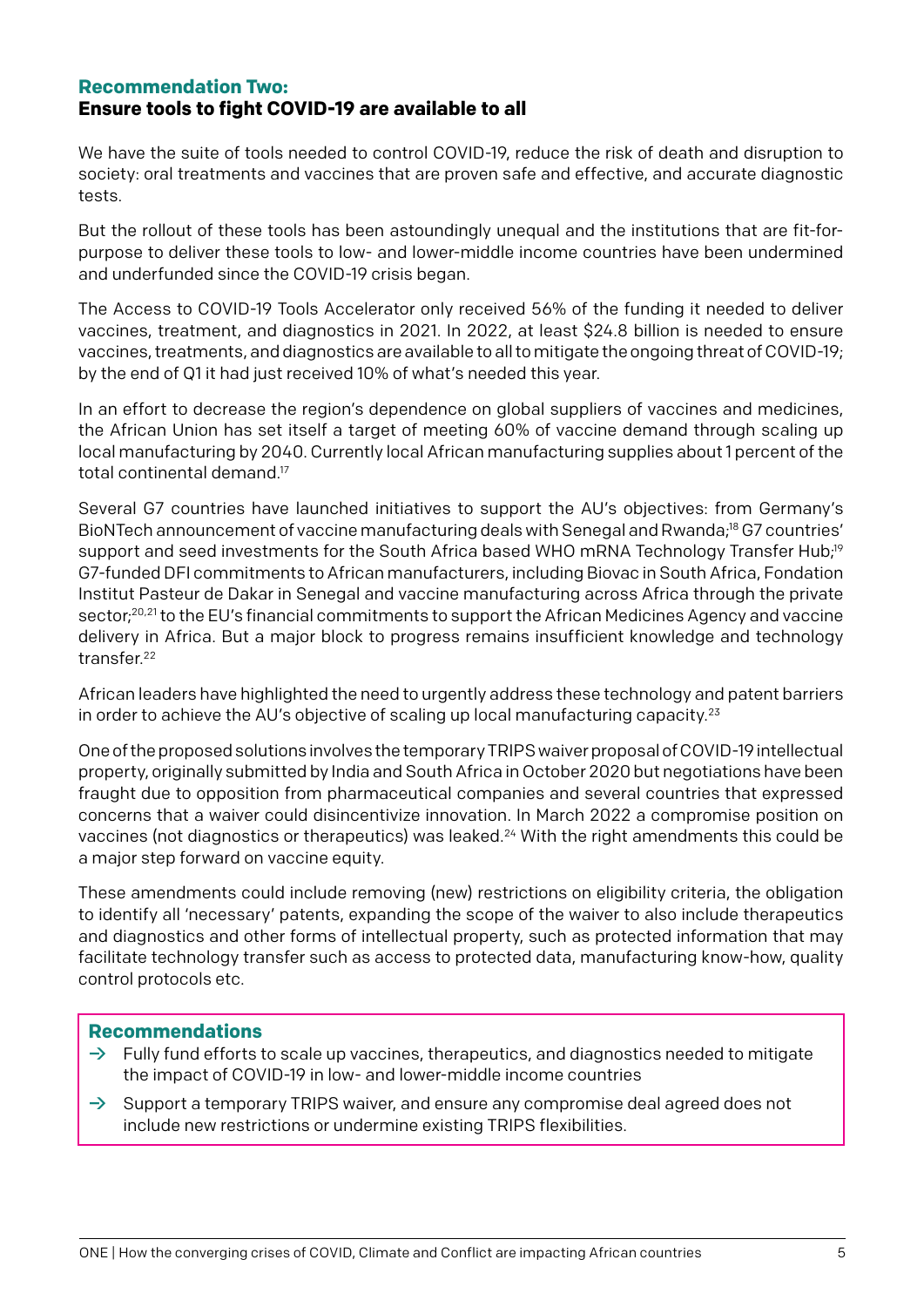#### **Recommendation Three: Support the Global Fund's fight against current and future diseases**

The Global Fund has helped save 44 million lives over its first 20 years in operation, making it one of the most effective health organizations on the planet.<sup>25</sup>

Between 2000 and 2020, AIDS-related deaths dropped by nearly 55%;<sup>26</sup> 66 million lives were saved through TB diagnosis and treatment; $^{27}$  and 10.6 million malaria deaths were averted. $^{28}$ 

When COVID-19 hit, the Global Fund deployed an additional US\$4.2 billion to 108 countries to mitigate the impact of COVID-19 on HIV, TB, and malaria programs, and strengthen health systems<sup>29</sup>. Its expertise in procurement and delivery are helping get COVID-19 diagnostics, therapeutics, and personal protective equipment to low and middle-income countries (LMICs), and it has become the principal provider of grant support for all the non-vaccine components of the global COVID-19 response.30

Now, the Global Fund's seventh replenishment requires US\$18 billion (a 30% increase on the last replenishment) to save an additional 20 million lives between 2023-2026, reclaim lost gains from COVID-19, accelerate progress towards ending AIDS, TB, malaria by 2030.

Crucially, the Fund is set to play a major role in building stronger and more resilient health systems to fight future pandemic threats with a plan to double its investment in health systems -- to US\$2 billion annually -- between 2023-2026. This investment in laboratories, supply chains, data systems, diagnostic tools, and health care workers, will help prevent, detect and respond to new diseases and contribute to global health security.

#### **Recommendations**

 $\rightarrow$  Fully fund the G7 contribution to the Global Fund on AIDS, TB and Malaria

#### **Recommendation Four: Support African countries in tackling food security and the climate crisis**

Climate change, the COVID-19 pandemic and the war in Ukraine have left millions in urgent need of food. [40 million people may go hungry in West Africa if nothing is done](https://westafrica.oxfam.org/en/latest/press-release/west-africa-faces-its-worst-food-crisis-ten-years-over-27-million-people). We are seeing major similar patterns in East Africa driven by droughts. Meanwhile the UN's Food Price Index hit its highest level ever in March in the wake of Russia's invasion of Ukraine - together the two countries comprise a [third of the world's wheat exports, a quarter of barley exports and 69% of sunflower oil exports.](https://www.one.org/africa/issues/covid-19-tracker/explore-ukraine/) Global Food prices are now [24% higher than a year ago](https://news.un.org/en/story/2022/03/1113332) - a trend that will hit African countries hard because of their high import costs and the high proportion of household incomes spent on food (40% on average).

G7 countries should first commit to do no harm by responding to the immediate financial needs of humanitarian appeals - the cost of responding to food crises is now more expensive because of the increased price of commodities. They should avoid harmful export restrictions that in the past have driven prices up further. And they should ensure that African countries have the financial and liquidity support to weather the increased energy and food bills that will ensue.

This is converging with the climate crisis - the world's 10 most climate vulnerable countries are in Africa.31 African countries are particularly vulnerable to climate related disruptions in agriculture, food and water systems, health, infrastructure, and livelihoods. Three-fifths of the African continent is warming twice as fast as the global average, putting half a billion people at risk. $32$ 

Without significant support, debt-strapped and cash starved governments won't be able to finance their climate transition, pay increased food and energy import bills and resource-rich countries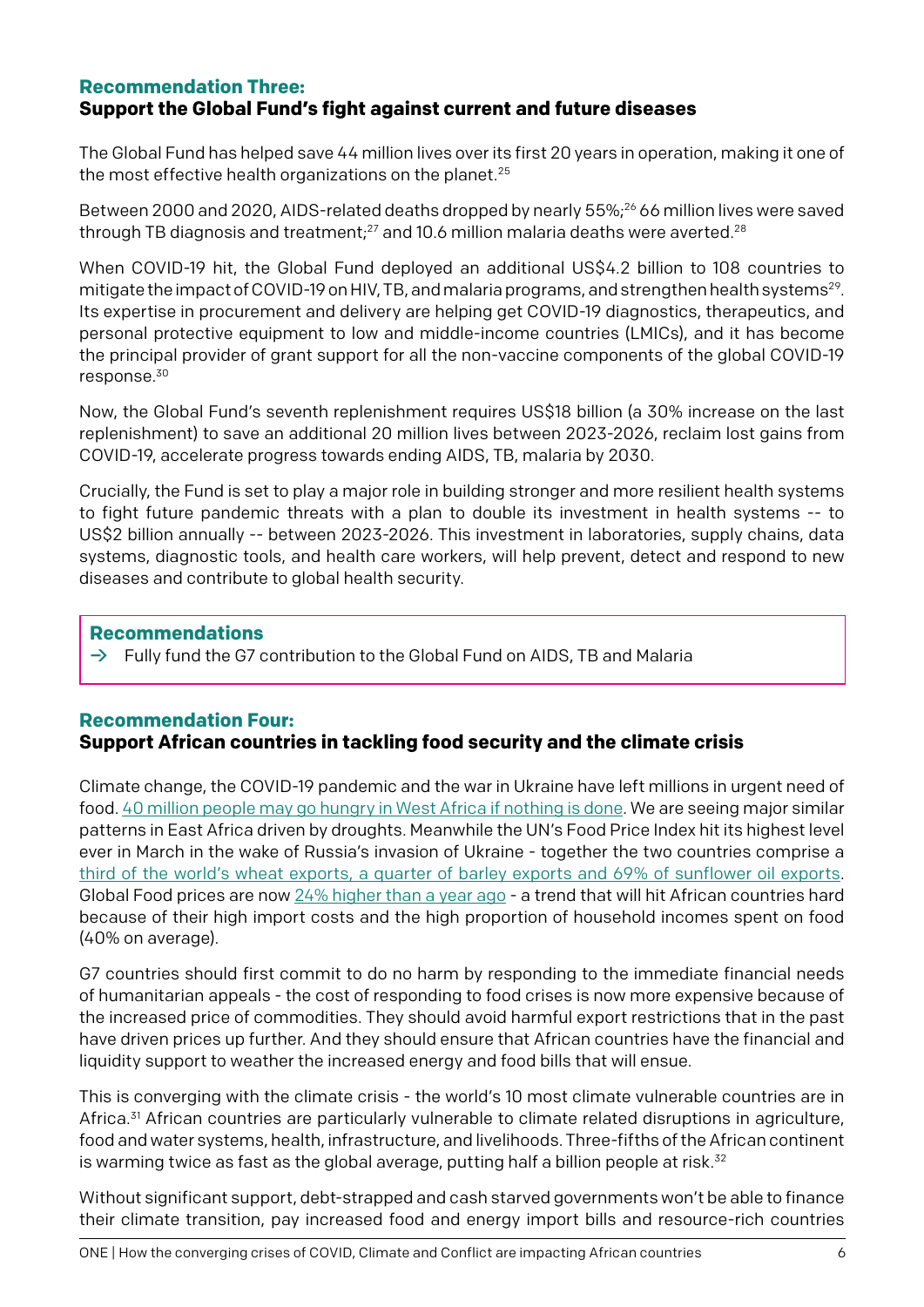won't be incentivized to decrease fossil fuel extraction.<sup>33</sup> This will also be a missed opportunity to create green jobs.

At the 2021 G7 Summit, leaders reaffirmed their commitment to contribute \$100 billion annually in climate finance to low- and middle-income countries through 2025, a commitment first made in 2009 that has yet to be met. In 2019, a total of \$79.6 billion was delivered<sup>34</sup> but only a quarter went to adaptation, one-fifth went to least developed countries and 71% of climate finance flows from rich to poor countries was in the form of loans - half were non-concessional.<sup>35</sup>

African climate negotiators and a group of 24 "like-minded" countries are demanding that rich countries mobilize at least \$1.3 trillion per year by 2030, evenly split between mitigation and adaptation.36

#### **Recommendations**

- $\rightarrow$  Make pledges to deliver \$100 billion in annual climate financing for low- and middle-income countries, with a significant percentage provided as grants, and ensure that 50% is allocated to adaptation.
- $\rightarrow$  Fully fund WFP and other UN humanitarian appeals to respond to the food crisis.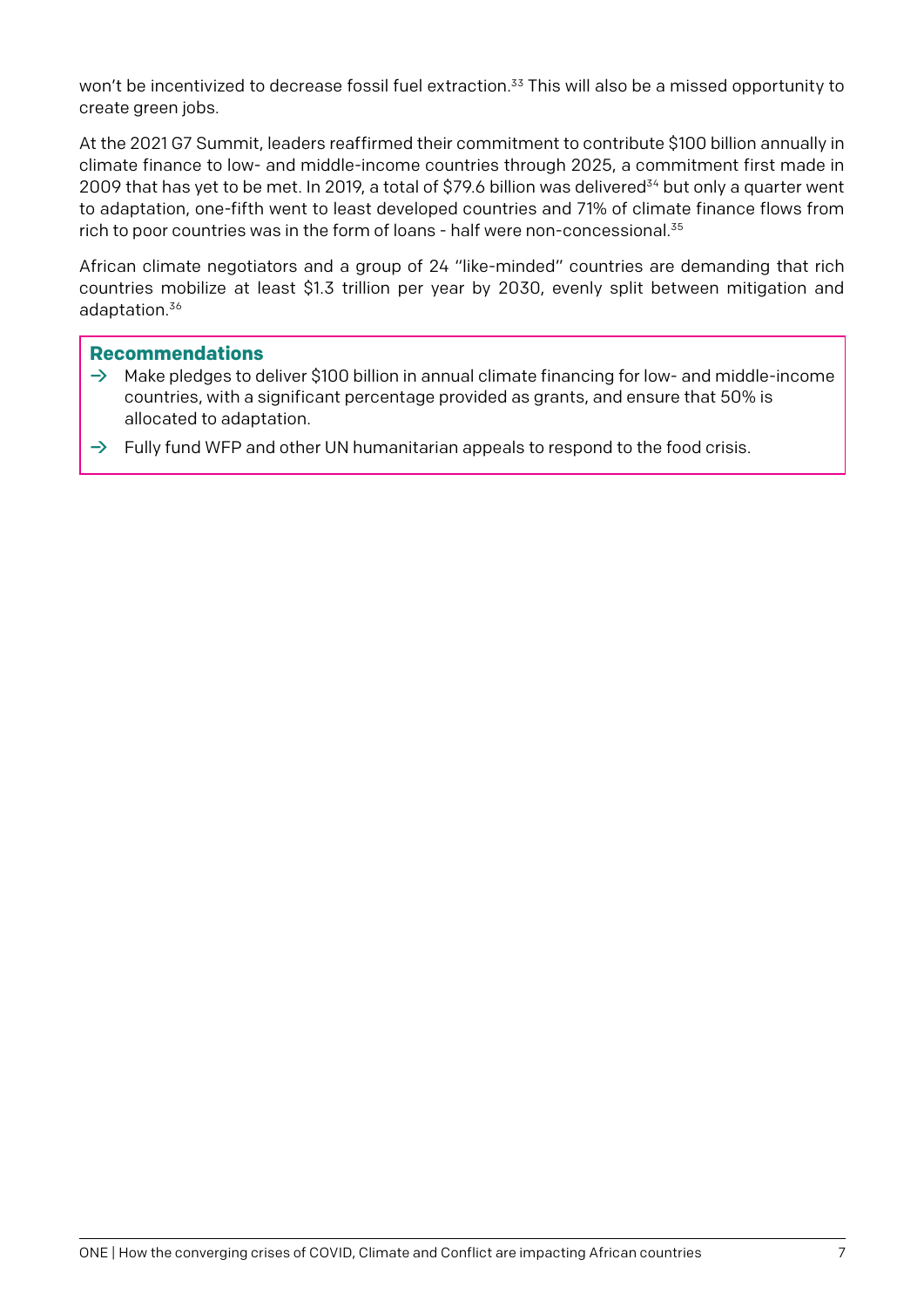### **Endnotes**

- 1. Refaat, T. See News, 'World Bank Warns Against Increasing Poverty due to Ukraine War.' 30 March 2022. <https://see.news/world-bank-warns-against-increasing-poverty-due-to-ukraine-war/>
- 2. ONE, ONE Africa COVID-19 Tracker. Accessed 4.4.2022. [https://www.one.org/africa/issues/covid-19](https://www.one.org/africa/issues/covid-19-tracker/) [tracker/](https://www.one.org/africa/issues/covid-19-tracker/)
- **3.** ONE, ONE Africa COVID-19 Tracker, Data Dive: the astoundingly unequal vaccine rollout, [https://www.](https://www.one.org/africa/issues/covid-19-tracker/explore-vaccines/) [one.org/africa/issues/covid-19-tracker/explore-vaccines/](https://www.one.org/africa/issues/covid-19-tracker/explore-vaccines/)
- 4. World Bank. 'Updated estimates of the impact of COVID-19 on global poverty: Turning the corner on the pandemic in 2021?' 24 June 2021. [https://blogs.worldbank.org/opendata/updated-estimates-im](https://blogs.worldbank.org/opendata/updated-estimates-impact-covid-19-global-poverty-turning-corner-pandemic-2021)[pact-covid-19-global-poverty-turning-corner-pandemic-2021](https://blogs.worldbank.org/opendata/updated-estimates-impact-covid-19-global-poverty-turning-corner-pandemic-2021)
- 5. Mitchell, I., Hughes, S., and Huckstep, S. Center for Global Development. 'Price Spike Caused by Ukraine War Will Push Over 40 Million into Poverty: How Should we Respond?' 18 March 2022. [https://](https://www.cgdev.org/blog/price-spike-caused-ukraine-war-will-push-over-40-million-poverty-how-should-we-respond) [www.cgdev.org/blog/price-spike-caused-ukraine-war-will-push-over-40-million-poverty-how-should](https://www.cgdev.org/blog/price-spike-caused-ukraine-war-will-push-over-40-million-poverty-how-should-we-respond)[we-respond](https://www.cgdev.org/blog/price-spike-caused-ukraine-war-will-push-over-40-million-poverty-how-should-we-respond)
- 6. IMF LIC DSAs as of 31 March 2022,<https://www.imf.org/external/Pubs/ft/dsa/DSAlist.pdf>
- 7. ONE Aftershocks calculations of WFP Hunger Map data. [https://twitter.com/ONEAftershocks/status/1](https://twitter.com/ONEAftershocks/status/1512454721965019138?s=20&t=SMy6sYJKEgpiSxVORkNAvw) [512454721965019138?s=20&t=SMy6sYJKEgpiSxVORkNAvw](https://twitter.com/ONEAftershocks/status/1512454721965019138?s=20&t=SMy6sYJKEgpiSxVORkNAvw)
- 8. <https://www.afrik21.africa/en/africa-climate-change-will-cause-a-15-drop-in-gdp-by-2030/>
- 9. United Nations. 'UN Analysis shows link between lack of vaccine equity and widening poverty gap.' 28 March 2022. <https://news.un.org/en/story/2022/03/1114762>
- 10. ONE analysis, World Bank IMF IDS <https://data.worldbank.org/products/ids>
- 11. ONE analysis of Nigeria's approved budget
- 12. Brookings Institute, Unpacking the misconceptions about Africa's food imports, [https://www.brook](https://www.brookings.edu/blog/africa-in-focus/2020/12/14/unpacking-the-misconceptions-about-africas-food-imports/)[ings.edu/blog/africa-in-focus/2020/12/14/unpacking-the-misconceptions-about-africas-food-im](https://www.brookings.edu/blog/africa-in-focus/2020/12/14/unpacking-the-misconceptions-about-africas-food-imports/)[ports/](https://www.brookings.edu/blog/africa-in-focus/2020/12/14/unpacking-the-misconceptions-about-africas-food-imports/)
- 13. For more background on SDRs see ONE Data Dive SDRs [https://www.one.org/africa/issues/covid-19](https://www.one.org/africa/issues/covid-19-tracker/explore-sdrs/) [tracker/explore-sdrs/](https://www.one.org/africa/issues/covid-19-tracker/explore-sdrs/)
- 14. [https://cdn.one.org/international/media/international/2021/10/05114447/FROM-ALLOCATION-TO-AC-](https://cdn.one.org/international/media/international/2021/10/05114447/FROM-ALLOCATION-TO-ACTION-ON-SDRs-ONE-Campaign.pdf)[TION-ON-SDRs-ONE-Campaign.pdf](https://cdn.one.org/international/media/international/2021/10/05114447/FROM-ALLOCATION-TO-ACTION-ON-SDRs-ONE-Campaign.pdf)
- 15. Authors calculations: based on the claim of \$700 billion total lending as of 2018 (the paper "The Role of Credit Agencies in Shaping Multilateral Finance: Recent Developments and Policy Options" by Chris Humphrey) adjusted through the year 2021. Paid-in capital amount per World Bank investor marketing material (2021).
- 16. See "Italian G20 Presidency, Third G20 Finance Ministers and Central Bank Governors meeting Annex I An Independent Review of Multilateral Development Banks' Capital Adequacy Frameworks".
- 17. AU and CDC Africa. Partnerships for african Vaccine Manufacturing (PAVM Framework for Action. March 2022 (Version 1), p.9 [https://africacdc.org/download/partnerships-for-african-vaccine-manu](https://africacdc.org/download/partnerships-for-african-vaccine-manufacturing-pavm-framework-for-action/)[facturing-pavm-framework-for-action/](https://africacdc.org/download/partnerships-for-african-vaccine-manufacturing-pavm-framework-for-action/)
- 18. Wall Street Journal. (2022). BioNTech Unveils Mobile Covid-19 Vaccine Factories for Developing World. [https://www.wsj.com/articles/biontech-unveils-mobile-covid-19-vaccine-factories-for-develop](https://www.wsj.com/articles/biontech-unveils-mobile-covid-19-vaccine-factories-for-developing-world-11645007401)[ing-world-11645007401](https://www.wsj.com/articles/biontech-unveils-mobile-covid-19-vaccine-factories-for-developing-world-11645007401)
- 19. G7 Information Centre. 3 December 2021. Annex to the G7 Leaders Statement Partnership for Infrastructure and Investment. [http://www.g7.utoronto.ca/summit/2021cornwall/211203-infrastruc](http://www.g7.utoronto.ca/summit/2021cornwall/211203-infrastructure-and-investment-annex.html)[ture-and-investment-annex.html](http://www.g7.utoronto.ca/summit/2021cornwall/211203-infrastructure-and-investment-annex.html)
- 20. DFC. 9 Jan 2021. DFC, IFC, EIB, and AFD Boosting COVID-19 Vaccine Production in Africa with Senegal-based Vaccine Manufacturer IPD. [https://www.dfc.gov/media/press-releases/dfc-ifc-eib-and-afd](https://www.dfc.gov/media/press-releases/dfc-ifc-eib-and-afd-boosting-covid-19-vaccine-production-africa-senegal-based)[boosting-covid-19-vaccine-production-africa-senegal-based](https://www.dfc.gov/media/press-releases/dfc-ifc-eib-and-afd-boosting-covid-19-vaccine-production-africa-senegal-based)
- 21. African Development Bank Group. 14 June 2021. G7 Development Finance Institutions and multilateral partners to invest over \$80 billion into African businesses over the next five years. [https://www.afdb.](https://www.afdb.org/en/news-and-events/press-releases/g7-development-finance-institutions-and-multilateral-partners-invest-over-80-billion-african-businesses-over-next-five-years-44133#:~:text=The%20G7%20DFIs%2C%20the%20IFC,recovery%20and%20growth%20in%2) [org/en/news-and-events/press-releases/g7-development-finance-institutions-and-multilateral-part](https://www.afdb.org/en/news-and-events/press-releases/g7-development-finance-institutions-and-multilateral-partners-invest-over-80-billion-african-businesses-over-next-five-years-44133#:~:text=The%20G7%20DFIs%2C%20the%20IFC,recovery%20and%20growth%20in%2)[ners-invest-over-80-billion-african-businesses-over-next-five-years-44133#:~:text=The%20G7%20](https://www.afdb.org/en/news-and-events/press-releases/g7-development-finance-institutions-and-multilateral-partners-invest-over-80-billion-african-businesses-over-next-five-years-44133#:~:text=The%20G7%20DFIs%2C%20the%20IFC,recovery%20and%20growth%20in%2) [DFIs%2C%20the%20IFC,recovery%20and%20growth%20in%20Africa.](https://www.afdb.org/en/news-and-events/press-releases/g7-development-finance-institutions-and-multilateral-partners-invest-over-80-billion-african-businesses-over-next-five-years-44133#:~:text=The%20G7%20DFIs%2C%20the%20IFC,recovery%20and%20growth%20in%2)